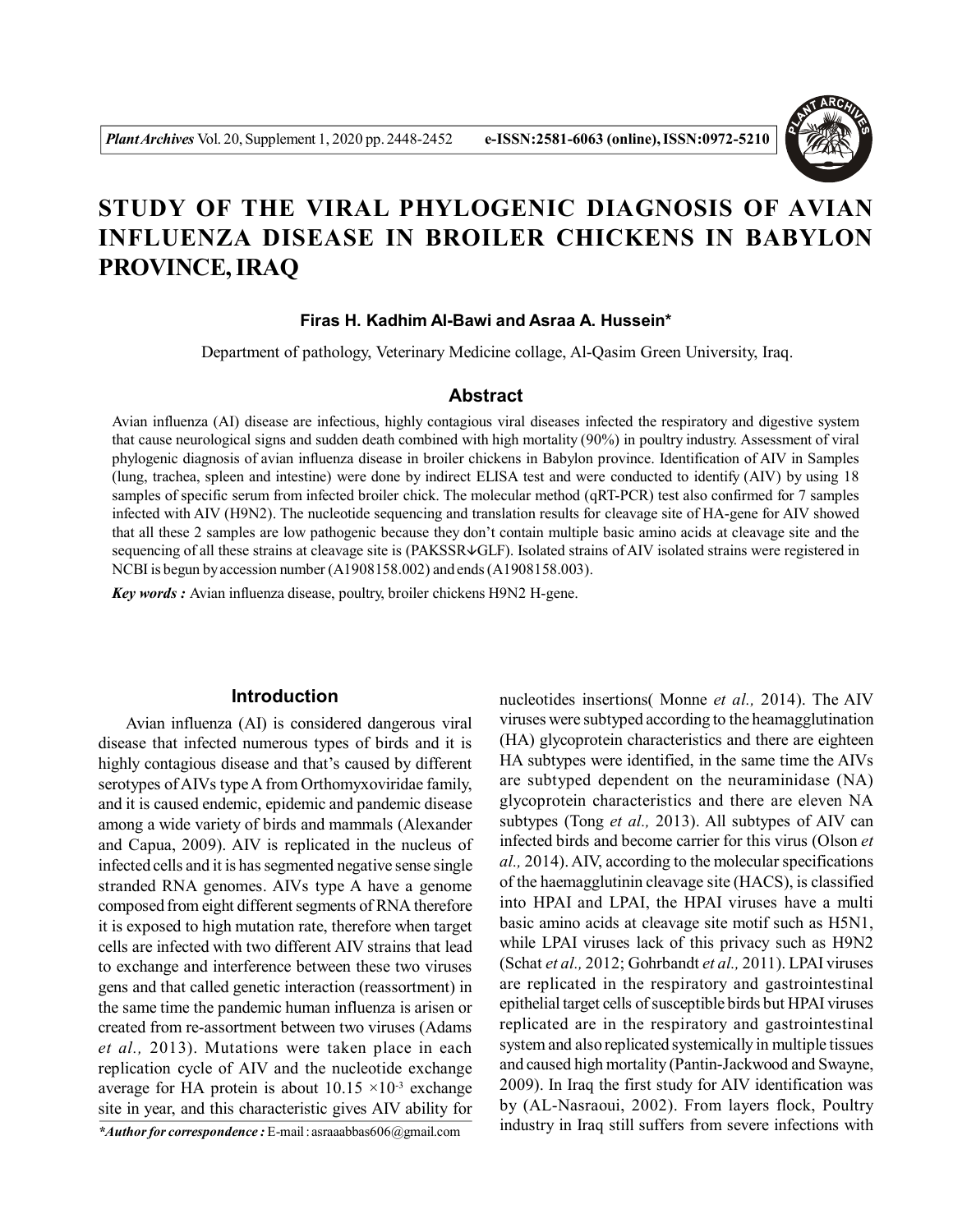respiratory and neurological signs accompanied by high mortality with sudden death so that poultry industry is exposed to highly economic losses, So, this study was design for detection of AIV from chicken in Babylon province.

### **Materials and Methods**

## **Estimation of AIV by ELISA**

ProFLOK® ELISA Kit (Synbiotics–USA) was used in to assessment the infection of AIV. The procedure used in this test was performed according to the manufacturer instructions listed in kit, which is a rapid serologic test for the detection of AIV antibody in chicken serum samples. It was developed primarily to aid in the detection of pre and post-vaccination AIV antibody levels in chickens.

## **Viral RNA Extraction**

The total viral RNA was extracted from harvested AF by Automated total RNA extraction (Magnisia 16 close system) with using Magnesia viral nucleic acid extraction kit. The extracted RNA was normalized for (100 ng D ml) by nanodrop. The eluted RNA was converted directly in DNA amplification HA gene for AIV genes. Table 1 showing the primers and probe using in qRT-PCR:

**Table 1:** Primers and probe using in qRT-PCR.

| <b>Reagents name</b>                          |
|-----------------------------------------------|
| Probe H645' FAM-TCAGGCCCCCCTCAAAGCCGA-TAMRA3' |
| Primer H25F5'-AGATGAGTCTTCTAACCGAGGAGGTCG-3'  |
| Primers H124R5'-TGCAAAAACATCTTCAAGTCTCTG-3'   |

In RNA samples, the concentration and purity were measured using Nanodrop devise and that detected the RNA concentration in ng D ml and the purity was detected by measuring the optical density ratio (OD) 260D 280 nm. The accepted purity of RNA sample was in range of  $(1.9 - 2$  ng/ml).

### **Tissue Sample**

Tissue are appropriate spacemen for virus identification and nucleic acid based assay, tissue sample (Brian, lung, trachea, liver, spleen, kidney, intestine), collected in 7 months, were collected from broiler farm in the early stage of disease as soon as respiratory sings appeared with mortality and placed into sterol plastic bags labeled with a unique identifier with ice and stored in freezing refrigerator in (-20°C ) and transferred to the central laboratory of the general state of veterinary Service for r RT-PCR diagnosis, samples of blood collecting the blood (3ml) was collected from jugular vein, (10-24) blood samples were collected from each farm to carry on Indirect ELISA test.

#### **Phylogenetic Analysis**

All nucleotides and amino acid sequences was alignment and comparison between strain isolated and selected strains representing AIV genotypes were performed using the software ApE- A plasmid Editor Program version 2.0.51. Phylogenetic analysis was accomplish using the MEGE5 software (Version, 6.0.6). The sequences was differentiated against for AIV, respectively, complete and near complete reference genomes sequences of virus strains obtainable and analyzed via BLAST search on the GenBank database.

#### **Results**

The Avian influenza virus (AIV) ELISA was able to detect specific AIV antibodies as early as one week post infection*.* After few days or hours from samples collecting, The ELISA results of serum analysis showed high titer for AIV in all these farms the mean of these result alternated between (330-5889) for AIV, and these results considered diagnostic results for AIV infection, 18 samples out of 24 were positive for AIV were as six samples showed mixed infection with IB, Therefore only the first 18 samples were used. Table 2 showing the mean titer of ELISA Test of infected farms with AIV without mixing with NDV and/or IBV.

**Table 2:** The mean titer of ELISA Test of infected farms with AIV without mixing with NDV and/or IBV.

| $\vert$ No. of case $\vert$ | Owners | <b>Result ELISA</b><br>by Mean Titer | Age in collection<br>serum |  |  |
|-----------------------------|--------|--------------------------------------|----------------------------|--|--|
|                             |        | 3198                                 | $25 \text{ day}$           |  |  |

After the recognition of seven samples positive with ELISA test for AIV (H9), The RT-PCR was carried on these positive sample for AIV by using specific primers for H-gene in sample showed positive result with AIV, The samples with positive RT-PCR showed highest levels of viral RNA amount in (63.84),(49.68) show in Fig. 1.

## **Discussion**

In the last years, poultry industry in Iraq suffered from high mortality reached up to 90% in some farms or more with severe respiratory distress, neurological signs and sudden death, grossly characterized by tracheitis, lung congestion and Payer´s patches, cecal tonsils and proventriculus hemorrhage that lead to high economic losses in poultry industry. The ELISA results of serum analysis showed high titer for AIV in all these farms the mean of these result alternated between (330-5889) for AIV, and these result considered diagnostic result for AIV infection, 18 samples out of 24 were positive for AIV were as six samples showed mixed infection with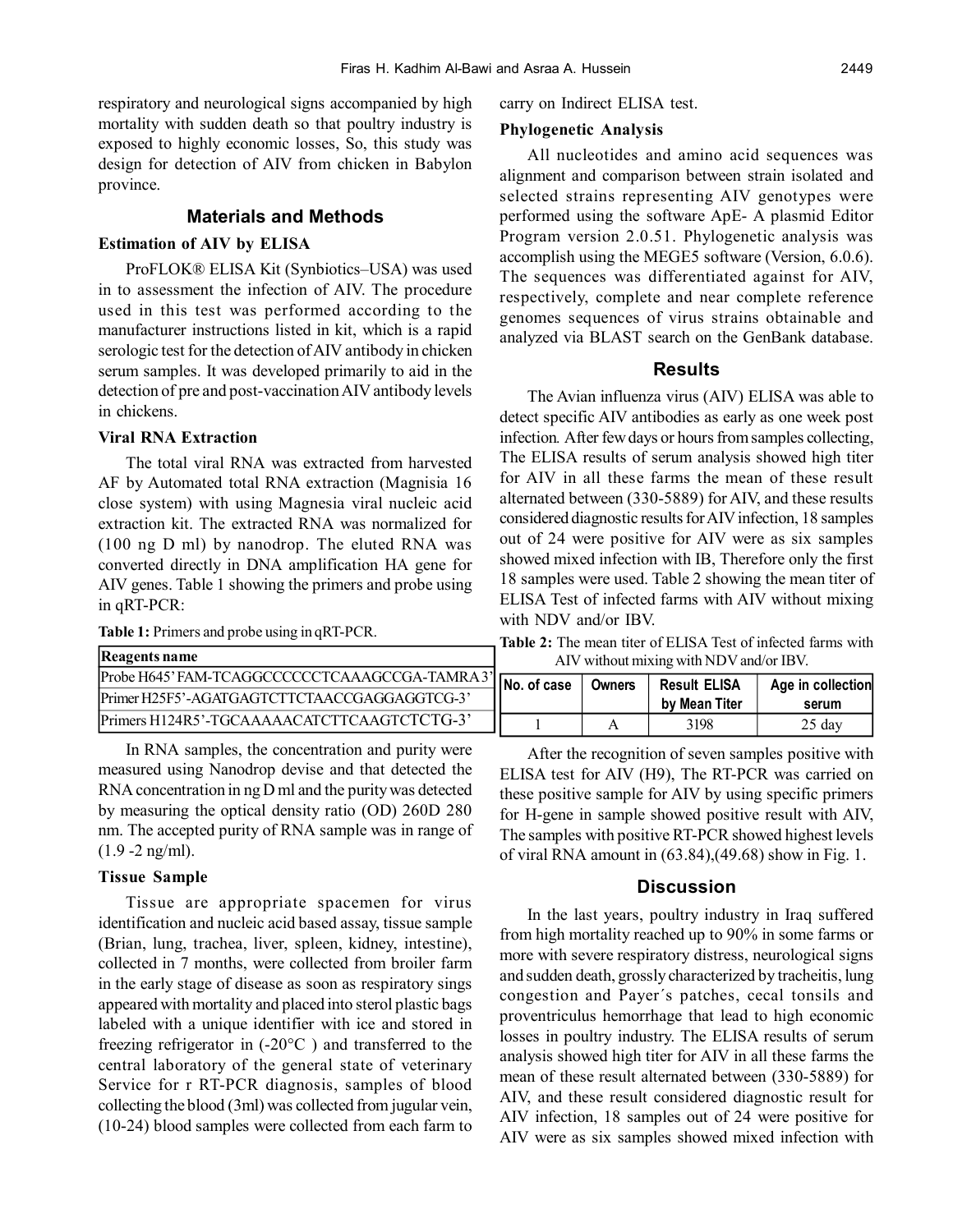| <b>Sample</b>                      | Location                                              | $\alpha$     | S/p Ratio                         | <b>Titer</b>     | Group            |  |  |  |  |
|------------------------------------|-------------------------------------------------------|--------------|-----------------------------------|------------------|------------------|--|--|--|--|
| 1                                  | G <sub>4</sub>                                        | 1.40         | 2.35                              | 5486             | $\overline{c}$   |  |  |  |  |
| $\overline{2}$                     | $\sigma$                                              | 1.39         | 2.33                              | 5437             | $\overline{2}$   |  |  |  |  |
| $\overline{3}$                     | $\alpha$                                              | 1.16         | 1.92                              | 4101             | $\overline{2}$   |  |  |  |  |
| $\overline{4}$                     | G7                                                    | 0.71         | 1.12                              | 1857             | $\overline{c}$   |  |  |  |  |
| 5                                  | $\Omega$                                              | 0.19         | 0.19                              | 0                | $\overline{0}$   |  |  |  |  |
| 6                                  | $\boldsymbol{\omega}$                                 | 1.46         | 2.46                              | 5889             | $\overline{c}$   |  |  |  |  |
| 7                                  | G10                                                   | 1.42         | 2.39                              | 5627             | $\overline{c}$   |  |  |  |  |
| 8                                  | G11                                                   | 0.75         | 1.19                              | 2033             | $\overline{2}$   |  |  |  |  |
| 9                                  | G12                                                   | 0.83         | 1.34                              | 2410             | $\overline{c}$   |  |  |  |  |
| 10                                 | H1                                                    | 1.06         | 1.74                              | 3544             | $\overline{c}$   |  |  |  |  |
| 11                                 | H2                                                    | 0.28         | 0.34                              | 330              | $\mathbf{1}$     |  |  |  |  |
| 12                                 | H3                                                    | 0.73         | 1.16                              | 1953             | $\overline{c}$   |  |  |  |  |
| 13                                 | H4                                                    | 1.14         | 1.88                              | 3957             | $\overline{2}$   |  |  |  |  |
| 14                                 | H5                                                    | 1.14         | 1.89                              | 3985             | $\overline{c}$   |  |  |  |  |
| 15                                 | H <sub>6</sub>                                        | 1.27         | 2.13                              | 4748             | $\overline{c}$   |  |  |  |  |
| 16                                 | H7                                                    | 1.29         | 2.15                              | 4819             | $\overline{c}$   |  |  |  |  |
| 17                                 | H8                                                    | 0.20         | 0.21                              | $\boldsymbol{0}$ | $\boldsymbol{0}$ |  |  |  |  |
| 18                                 | H9                                                    | 0.60         | 0.92                              | 1394             | $\overline{c}$   |  |  |  |  |
| Samples: 18<br>Mean: 3198          |                                                       |              |                                   |                  |                  |  |  |  |  |
| GMT: 1231<br><b>Bleed Comment:</b> |                                                       |              |                                   |                  |                  |  |  |  |  |
| StDev: 1997                        |                                                       |              |                                   |                  |                  |  |  |  |  |
| %CV: 49.53                         |                                                       |              |                                   |                  |                  |  |  |  |  |
| $\mathbf{1}$<br><b>Controls</b>    |                                                       | $\mathbf{2}$ | 3                                 |                  | Average          |  |  |  |  |
| Positive                           | $0.65\,G1$                                            |              | $0.64$ G <sub>3</sub><br>0.65 H11 | 0.65             |                  |  |  |  |  |
| Negative                           | $0.08$ G <sub>2</sub><br>0.09 H10<br>0.09 H12<br>0.09 |              |                                   |                  |                  |  |  |  |  |
| 0.56<br>Corrected positive:        |                                                       |              |                                   |                  |                  |  |  |  |  |

**Table 3:** The mean titer of ELISA Test of infected farms with AIV without mixing with NDV and/or IBV.

Table shows the result of AIV antibody titers.

IB, Therefore only the first 18 samples were used, The result in this study was agreement with (Kariminejhad and Mehrabanpour, 2012) who collected (300) samples from 30 broiler farm that had respiratory sings with variable mortality rate and by using ELISA technique, 274 samples showed positive AIV antibodies, if the titer less than 396 considered negative and greater than 396 was considered positive. After the recognition of seven samples positive with ELISA test for AIV (H9), The RT-PCR was carried on these positive sample for AIV by

**Table 4:** Showed Highest Levels of Viral RNA Amount Spacemen Result of AIV.

using specific primers for H-gene in sample showed positive result with AIV, The samples with positive RT-PCR showed highest levels of viral RNA amount in (63.84),(49.68) and this method suitable for diagnosis and for the evaluation of viral load in filed specimens, this study agreed with (Alexander, 2006*).* who reported that H9N2 infections of poultry have been reported since 2000 in the middle and East Asia and this study agreement with study by (Hassan, 2007; Jasim, 2009; Al-Nakshab andi, 2009) in Iraq those studied the detection of H9N2 AIV by RT-PCR in commercial poultry. The 2 positive samples for AIV are sent to Germany for making sequencing to showed the sequencing of amino acids at the cleavage site, Influenza A type H9 has been sequenced and was phylogenetically analyzed based on comparison to known reference strains, Sample No. (A1908158.002) and (A1908158.003), Also if cleavage site contain multiple basic amino acids in cleavage site of HA protein consider high pathogenic due to this protein was cleaved intra cellular but when the protein (HA-protein) did not contain multiple basic amino acids in cleavage site is  $(PAKSSR \cup GLF)$ , that lead to need trypsin like enzyme for cleavage and it is provide by tissues or by different microorganisms, The sequence post translation of cleavage site (PAKSSR $\psi$ GLF), for AIV HA- gene showed that all isolated strains have amino acids sequence did not contain multiple basic amino acid (Arginine and/ or lysine), so that isolated strains was consider low pathogenic strains, these results were came in line with (Tombari *et al.* 2011; Slomka *et al.,* 2013; and Kandeil *et al.,* 2014). The results showed that the amplified nucleotide sequence coding for the hemagglutinin (HA) glycoprotein of Influenza A Virus (type H9), the RNA extracted from sample numbers A1908158.002 and A1908258.003 is most related to A/chicken/Jiangxi/ X1289/2016(H9N2) (MK601116.1) (98,6% and 98,16%) and to A/Duck/Jiangsu/JS1144/2016(H9N2) (MK601211.1) (98,4% and 98,1%), and all the isolated strain have homology sequencing between them, All 2 registered strain formed a distinct adjacent to the all strain above coming from East Asian strain,, so that it may be take place re-assortment with another avian influenza

| Sample<br>Read | Well ID          | <b>Name</b>        | Location      | <b>260 Raw</b> | <b>280 Raw</b> | <b>320 Raw</b> | 260Raw | 280Raw | Purity of<br><b>RNA260/280</b> | <b>Amount of RNA</b><br><b>Present Ng/ml</b> |
|----------------|------------------|--------------------|---------------|----------------|----------------|----------------|--------|--------|--------------------------------|----------------------------------------------|
|                | <b>SPL1</b>      | <b>TracheaAIV</b>  | A2            | 0.115          | 0.08           | 0.045          | 0.062  | 0.029  | 2.105                          | 49.68                                        |
|                | SPI <sub>2</sub> | TracheaAIV         | B2            | 0.064          | 0.052          | 0.093          | 0.018  | 0.008  | 1.146                          | 14.08                                        |
|                | SPL <sub>3</sub> | <b>TracheaAIV</b>  | $\mathcal{C}$ | 0.089          | 0.07           | 0.049          | 0.034  | 0.018  | 1.88                           | 26.84                                        |
|                | SPI <sub>4</sub> | <b>TracheaAIV</b>  | D2            | 0.09           | 0.068          | 0.048          | 0.036  | 0.016  | 2.205                          | 28.84                                        |
|                | SPL5             | TracheaAIV         | E2            | 0.09           | 0.078          | 0.065          | 0.019  | 0.01   | 1.922                          | 14.84                                        |
|                | SPL <sub>6</sub> | <b>Trachea AIV</b> | F2            | 0.0127         | 0.083          | 0.04           | 0.08   | 0.038  | 2.073                          | 63.84                                        |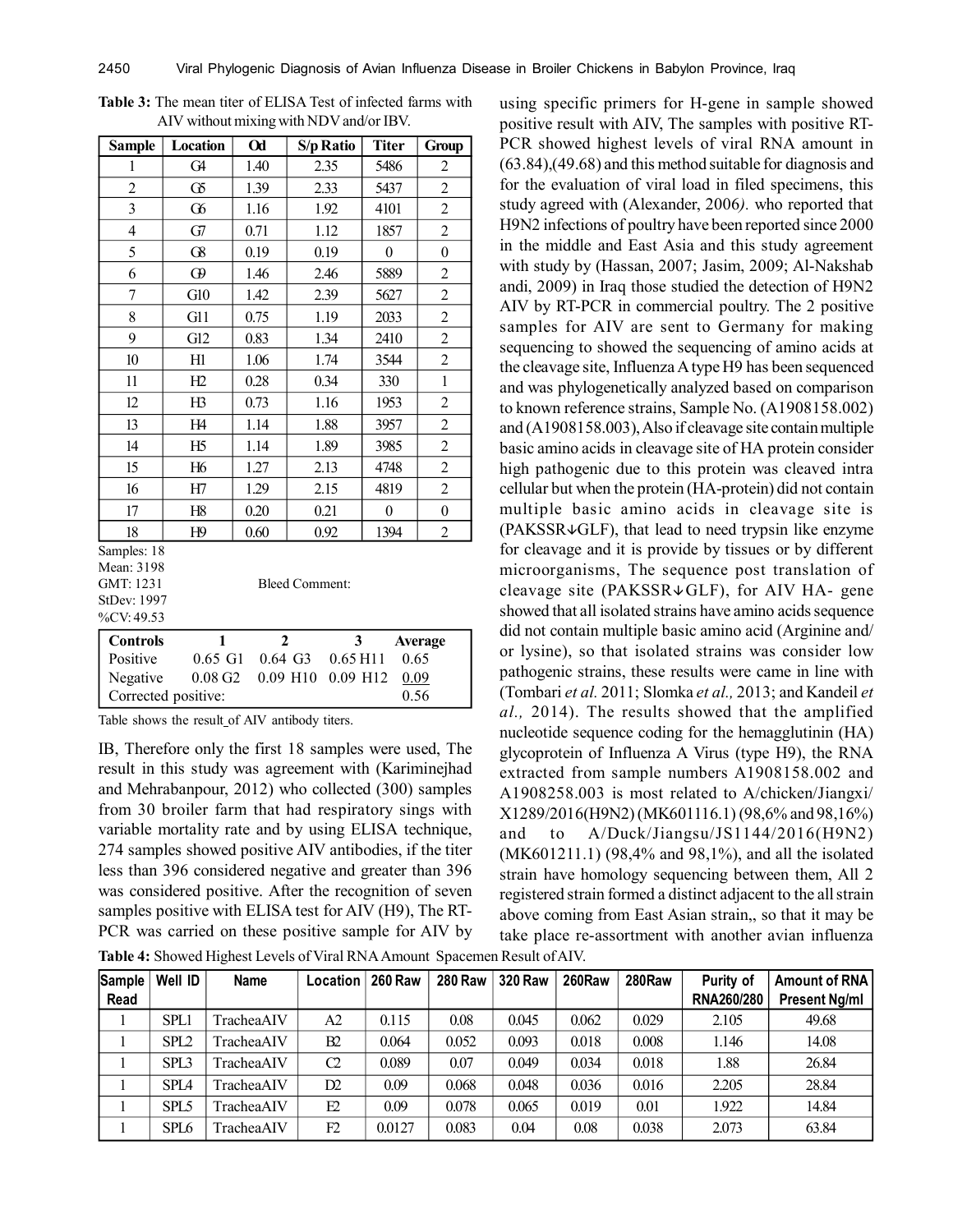

**Fig. 1:** H9 Gene Detection by qRT-PCR, Show curves of positive result of the sample of AIV.

virus like H5 serotypes or human H3N2 strains (Matrosovich *et al.,* 2001; Tombari *et al.,* 2011; Gohrbandt *et al.,* 2011). Some studies highlights the potential of avian to human transmission of H9N2 and this transmission may increase the chance of adaptation of avian influenza virus to human (Alizadeh *et al.,* 2009)*.* Avian influenza virus subtype H9N2 is found in many bird species and poultry worldwide, mostly in chickens. However, it can also infect humans and mammals so that it is considered zoonotic disease, although H9N2 AIV is considered low pathogenicity, but previous studies have shown that serious disease with high morbidity and mortality with significant economic losses in broilers and layers is associated with secondary bacterial infection such as *E. coli* infection and other pathogens because *E. coli* supply AIV by protease like enzyme is necessary for HA protein cleavability and fission take place (Biswas *et al.,* 2008; Nagarajan *et al.,* 2009). The low pathogenic AIV (H9N2) can produce severe infection depending on the type of secondary pathogens present under field conditions. This may be explain the severity of infection and high mortality with the present H9N2 outbreak in the field (Bano *et al.,* 2003; Li *et al.,* 2018).

# **References**

- Adams, J., Q. King and B. Carstens (2013). Ratification vote on taxonomic proposals to the International Committee on Taxonomy of Viruses (2013). *Archives of virology*, **158(9):** 2023-2030.
- AL- Nakshabandi, A.A.R. (2009). Investigation of the highmortality outbreaksof broiler chicken in Erbil area with special reference of Newcastle and Avian Influenza H9N2. PHD. Thesis. University of Duhok.
- Alexander, D. and I. Capua (2009). Avian Influenza and Newcastle Disease, Milan: Springer-Verlag Italia.
- Alexander, D.J. (2006). Summary of avian influenza activity in

Europe, Asia, Africa and Australasia 2002-2006, *Avian Dis*., **51:** 161-166.

- Alizadeh, E., M.T. Kheiri, R. Bashar, M. Tabatabaeian, S.M. Hosseini and V. Mazaheri (2009). Avian Influenza (H9N2) among poultry workers in Iran. *Iranian Journal of Microbiology*, **1(3):** 3-6.
- Al-Nasrawi, H. A Al-H. (2002). study around human infection avian influenza virus, master theses. Veterinary college / Baghdad university.
- Bano, S., K. Naeem and S.A. Malik (2003). Evaluation of pathogenic potential of avian influenza virus serotype H9N2 in chickens. *Avian Diseases*, **47(s3):** 817-822.
- Biswas, P.K., J.P. Christensen, S.S. Ahmed, H. Barua, A. Das, M.H. Rahman, M. Giasuddin, A.S. Hannan, M.A. Habib, A. Ahad and A.S. Rahman (2008). Avian influenza outbreaks in chickens, Bangladesh. *Emerging Infectious Diseases*, **14(12):** 1909.
- Gohrbandt, S., J. Veits, A. Breithaupt, J. Hundt, J.P. Teifke, O. Stech, T.C. Mettenleiter and J. Stech (2011). H9 avian influenza reassortant with engineered polybasic cleavage site displays a highly pathogenic phenotype in chicken. *Journal of General Virology*, **92(8):** 1843-1853.
- Gohrbandt, S., J. Veits, J. Hundt, J. Bogs, A. Breithaupt, J.P. Teifke, S. Weber, T.C. Mettenleiter and J. Stech (2011). Amino acids adjacent to the haemagglutinin cleavage site are relevant for virulence of avian influenza viruses of subtype H5. *Journal of General Virology*, **92(1):** 51-59.
- Hassan, A.A.S. (2007). Epidemiologic and diagnostic study on Avian influenza disease in Iraq. M.SC. Thesis Vet. Med. Coll., Baghdad Uni.
- Jasim, N.S. (2009). The isolation and molecular identification of Avian influenza virus and its cytopathic effect on tumor cell lines in vitro. PHD thesis Vet., Med. Coll., Baghdad Uni.
- Kandeil, A., R. El-Shesheny, A.M. Maatouq, Y. Moatasim, M.M. Shehata, O. Bagato, A. Rubrum, K. Shanmuganatham, R.J.